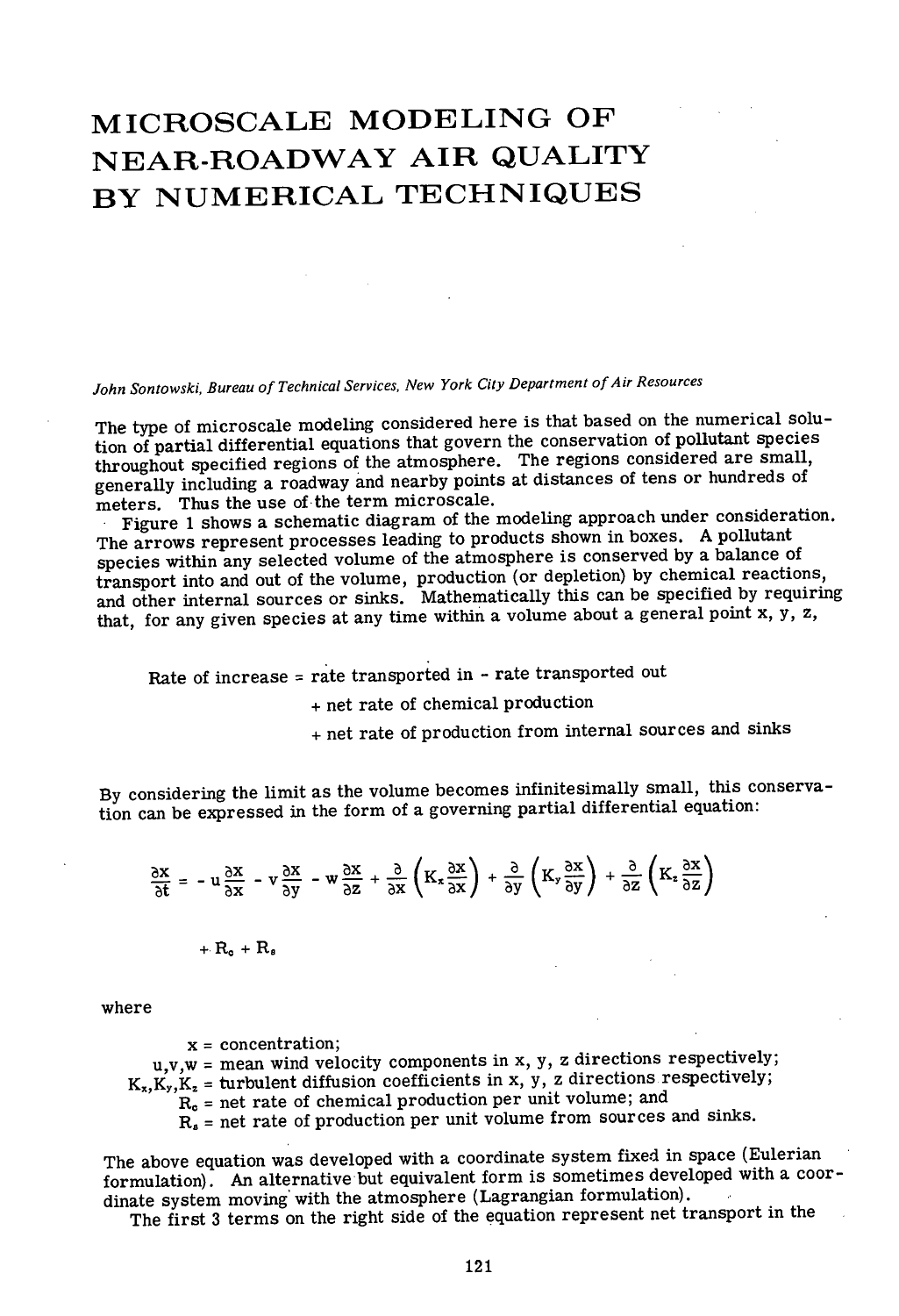



AT EACH TIME T AND EACH POINT X. Y, Z WITHIN ATMOSPHERIC DOMAIN OF INTEREST. (NOT A SOLUTION OR EXPLICIT EQUATION FOR POLLUTANT CONCENTRATION)

various directions by the mean wind components; the second 3 terms represent the transport by the turbulent components, i.e., by turbulent diffusion. Molecular diffusion is negligible in comparison and thus does not appear. An equation of this form applies to each pollutant, except that the chemical reaction and source production terms  $(R_c)$ and  $R<sub>s</sub>$  are different. The chemical reaction term complicates the analysis considerably because it involves not only the particular pollutant of interest but all others with which it reacts. Thus, the governing equation is coupled to similar equations for other pollutants, making it necessary to solve simultaneously a set of partial differential equations. However, carbon monoxide for microscale purposes is essentially an inert species, and therefore the chemical reaction term will be neglected. Thus, we need to solve only a single, uncoupled, partial differential equation. The resulting equation is the general governing partial differential equation (GPDE) referred to in Figure 1. The word general should be qualified since the equation has a specific form that treats turbulent transport as a function proportional to the gradient of concentration. The coefficients of proportionality are the turbulent diffusion coefficients  $K_x$ ,  $K_y$ ,  $K<sub>z</sub>$ . This form of the equation is used because it is the classical and most common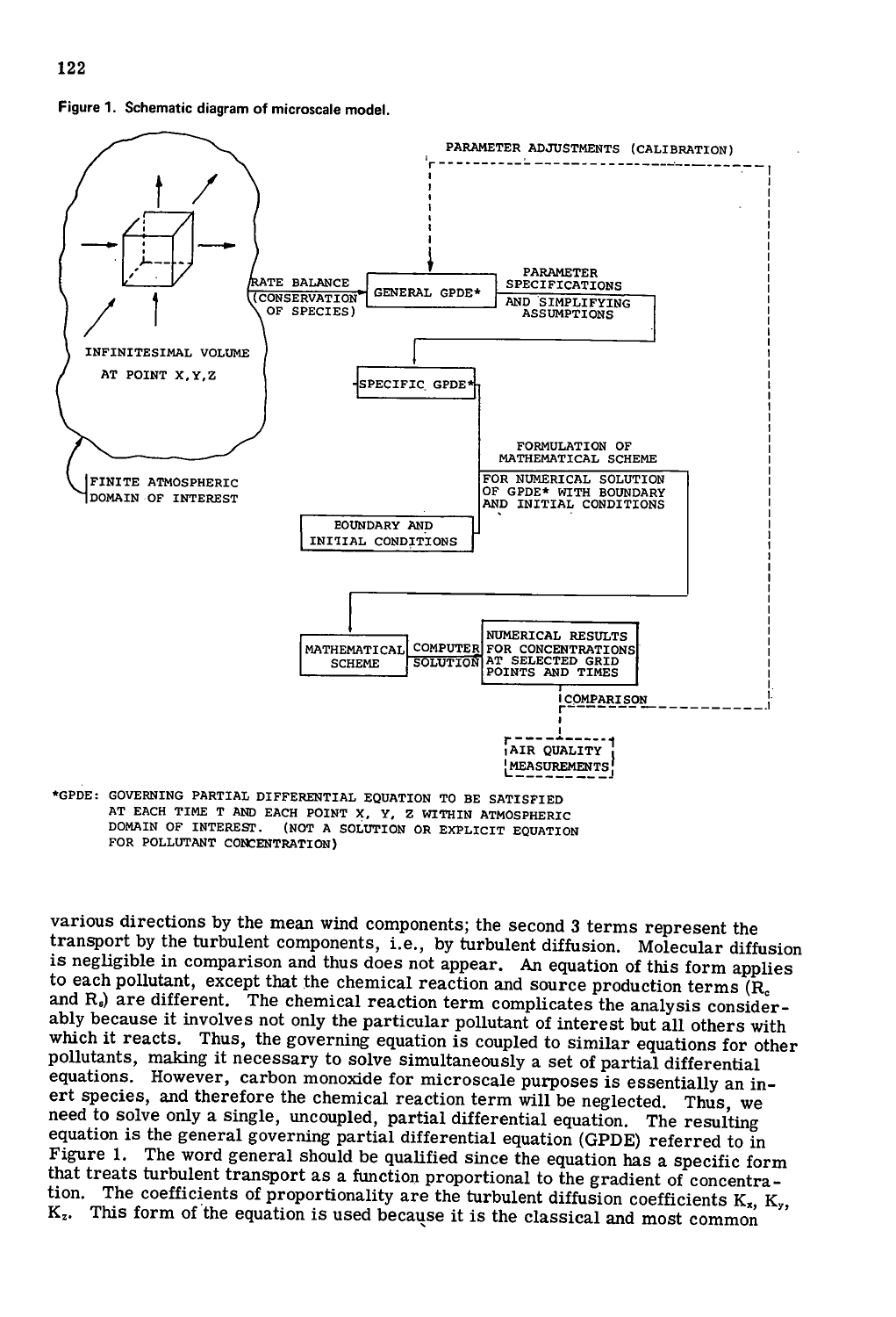formulation and the one used in the models being considered.

It may be helpful to point out that modeling of the type considered here is frequently described in the air pollution literature by the terms K-theory and conservation of mass. The K-theory designation is attributable to the use of the symbol K as the turbulent diffusion coefficient. Conservation of mass refers to the governing partial differential equation and its derivation based on the conservation of a particular species of pollution. This term may be somewhat confusing to those familiar with the literature on fluid dynamics and transport phenomena. In these sciences, conservation of mass generally refers to the equation for conservation of the total mass made up of the sum of the masses of all species. The equation for an individual species, such as that being treated here, is then referred to as the conservation of species equation, or some similar terminology.

The modeling approach shown in Figure 1 proceeds by specifying the spatial and temporal distribution of parameters (such as u,  $K_x$ , and  $R_s$ ) and by making simplifying assumptions, thus reducing the general GPDE to a specific form applicable to a particular problem of interest. The coefficients u, v, w,  $K_x$ ,  $K_y$ , and  $K_z$  can be specified on the basis of micrometeorological data, empirical profiles, fluid dynamics, and turbulence theory or by solving partial differential equations for u, v, and w based on conservation of mass, momentum, and energy. The emission rate R. is of course based on a source inventory involving traffic data with emission factor analysis (25). Simplifying assumptions can involve neglecting terms of the GPDE or using simplified forms of the coefficient terms u, v, w,  $K_x$ ,  $K_y$ , and  $K_z$ . Bases for neglecting terms completely include boundary layer theory, steady state, and dimensional homogeneity or uniformity, e.g., neglecting the direction parallel to a long, uniform highway line source. The resulting specific GPDE must then be satisfied at every point in the atmospheric domain of interest. To complete the mathematical formulation of the problem, however, requires that conditions be specified on the boundaries of the atmospheric domain (boundary conditions) and at some initial time throughout the domain (initial conditions). These conditions are given in terms of either the concentration or the concentration gradient or a combination of both. Physically such conditions are related to either the pollutant flux or the pollutant concentration, which in turn can be related to emission rates and background, measured, or other known concentrations. Frequently all sources can be accounted for at the boundaries, thus eliminating the internal source term R. from the GPDE.

The above boundary and initial conditions together with the specific GPDE constitute the mathematical differential statement of the specific problem of interest. Solution of such problems can be achieved, or attempted, by any of a number of methods including techniques for exact solution leading to analytical expressions (explicit or implicit algebraic -transcendental equations for concentration), techniques for approximate solution leading to analytical expressions, or numerical techniques leading directly to numerical results at an array of grid points and at specific times. Our present consideration is directed toward the last approach, i.e., numerical techniques. The Gaussian equation, on the other hand, is an exact solution to a highly simplified GPDE.

The use of numerical techniques involves the formulation of some mathematical scheme for the calculation of numerical results that will satisfy the specific GPDE with its associated boundary and initial conditions. The mathematical scheme is then computerized for calculation of the results. In most cases the numerical technique used is the finite difference approach. Most cases, however, differ from one another by application of different variations of the finite difference approach. Although these variations do not change the basic objective of satisfying the GPDE with associated conditions, they can have an effect on the accuracy of doing so and, probably more significant, they can have considerable impact on computation efficiency and therefore on computer requirements.

This discussion covers all ingredients essential to description of our modeling approach. Figure 1, however, also shows how the approach can be improved, and usually is, by comparison with air quality data and calibration through adjustment of the coefficient parameters.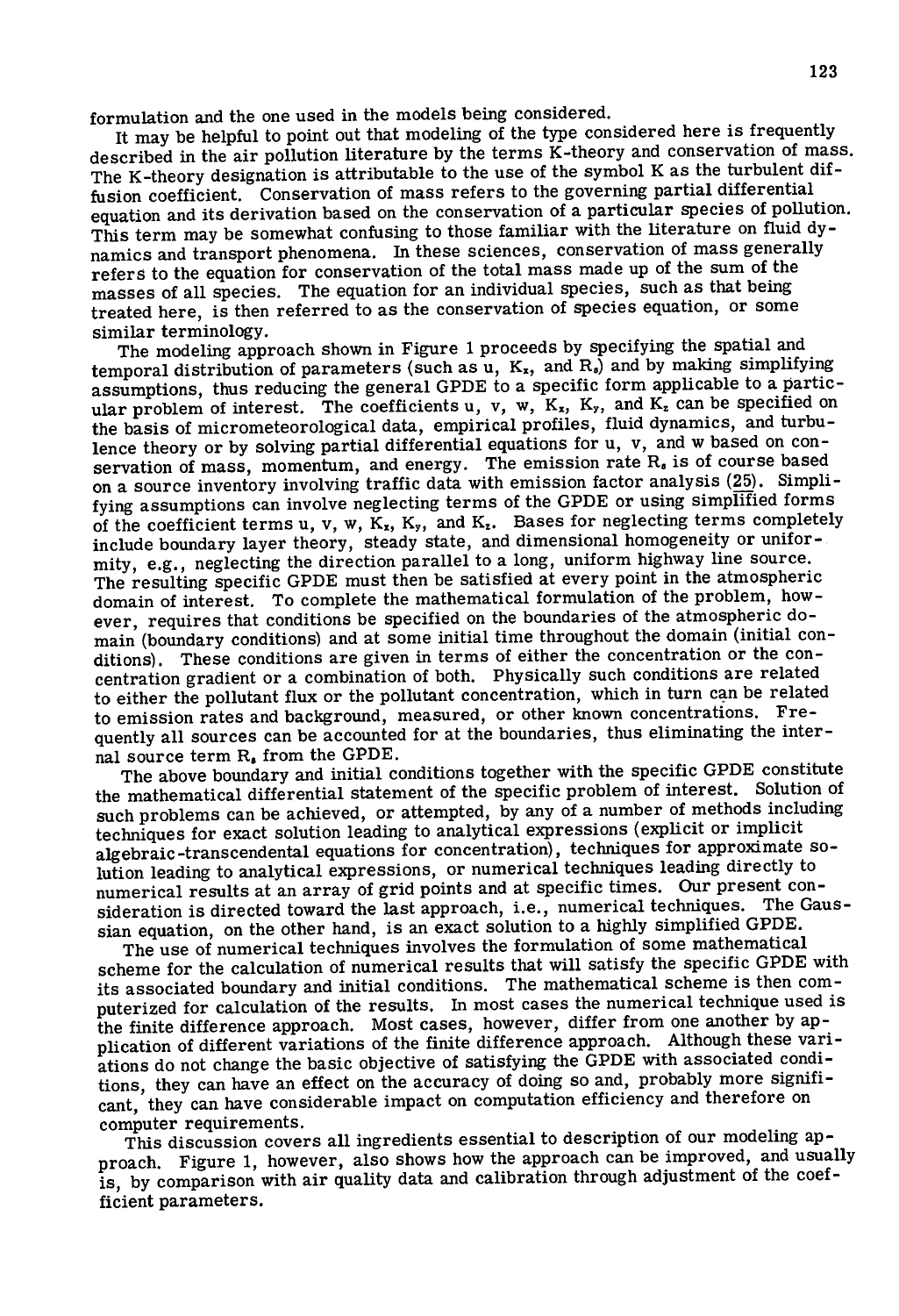### EXISTING NUMERICAL MODELS: STATE OF THE ART

Following is a brief description of existing capabilities and some specific models  $(1, 2, 3)$ 3, 4, 5, 6, 7, 8, 9, 10) based on numerical techniques. The list of models is not all inclusive, but is representative of the various degrees and avenues of development. Figure 1 shows the primary elements that distinguish models: atmospheric domain, boundary conditions, parameter specifications and simplifying assumptions, and mathematical scheme. Although these factors determine the capabilities of models, a definitive evaluation should also consider the degree and success of model validations. Unfortunately, validations have not been performed for all models, and those that have been performed are not adequate for evaluation of the relative merits of models. Along these lines it would be helpful if all modelers evaluated a common set of validation criteria, such as correlation coefficients and standard error of estimate.

Atmospheric domain and boundary conditions essentially determine the problem that is solved; parameters and assumptions determine the limitations and rigor with which it is solved, and the mathematical scheme determines the computational efficiency. The problems most commonly solved by existing models involve elevated, at-grade, and depressed roadways. In addition, however, there are models of complexity sufficient to deal with 3-dimensional multiroadway systems in the presence of complex building and topographical features.

Specifications for wind and turbulence parameters include analytical profiles such as power and logarithmic laws, separated flow regions with backflow and vortex motions in the vicinity of obstructions, and, in the most sophisticated cases, flows determined by solution of the partial differential equations governing conservation of mass and momentum. Although each existing model has been applied with only selected wind and turbulence profiles, all the models have the mathematical capability, and are generally programmed on the computer, to accept any prescribed profiles. However, one qualification that is usually built into the program, or should be, is the constraint that winds must be such as to conserve total mass at all points of the atmospheric domain; i.e., they must satisfy the partial differential equation for conservation of mass (total mass). In this way the models prevent impossible flow fields that artificially create or destroy atmospheric mass, including mass of the particular species of interest. With the flexibility of accepting arbitrary wind and turbulence input, models may be readily upgraded as more accurate information, data, or analysis becomes available for each input.

Regarding the simplifying assumptions, most models assume 2-dimensional steady state behavior, although some include 3-dimensional and transient effects. The 2 dimensional assumption is applicable to long roadways with uniform topography and emissions along their length. Except near the ends of such roadway sections, variations parallel to the road are negligible.

Details of the mathematical scheme employed are quite complex and diverse and are thus difficult to evaluate except on the basis of their effect on the relative computational efficiency of the various models. The efficiencies in terms of computer requirements such as running time and storage have been surveyed and reported by Darling (11) for numerous models including both numerical and Gaussian types. An updated version including additional models would be valuable and should be available in the near future.

Egan and Lavery (1) treat elevated, at-grade, and depressed roadways and also include applications to  $\overline{at}$ -grade and elevated roadways upwind of an obstacle. The model is 2-dimensional steady-state with perpendicular or near -perpendicular winds. Validations have been performed for vertical power law wind and turbulence profiles with eddy recirculation regions in the vicinity of obstacles.

The General Research Corporation (GRC) model (2) incorporates several unique fea-<br>tures. The mathematics is composed of a hybrid of finite differences in the vertical The mathematics is composed of a hybrid of finite differences in the vertical, the Gaussian distribution in the cross-wind direction, and a Lagrangian formulation for the windward transport. As a result the model is capable of handling 3-dimensional time-dependent problems of arbitrary wind direction with greatly reduced computer requirements. The model also takes advantage of advanced aerodynamics to simulate wake velocity and turbulence distributions both behind vehicles and downwind of elevated roadways (open underneath). Unfortunately the model has not been validated.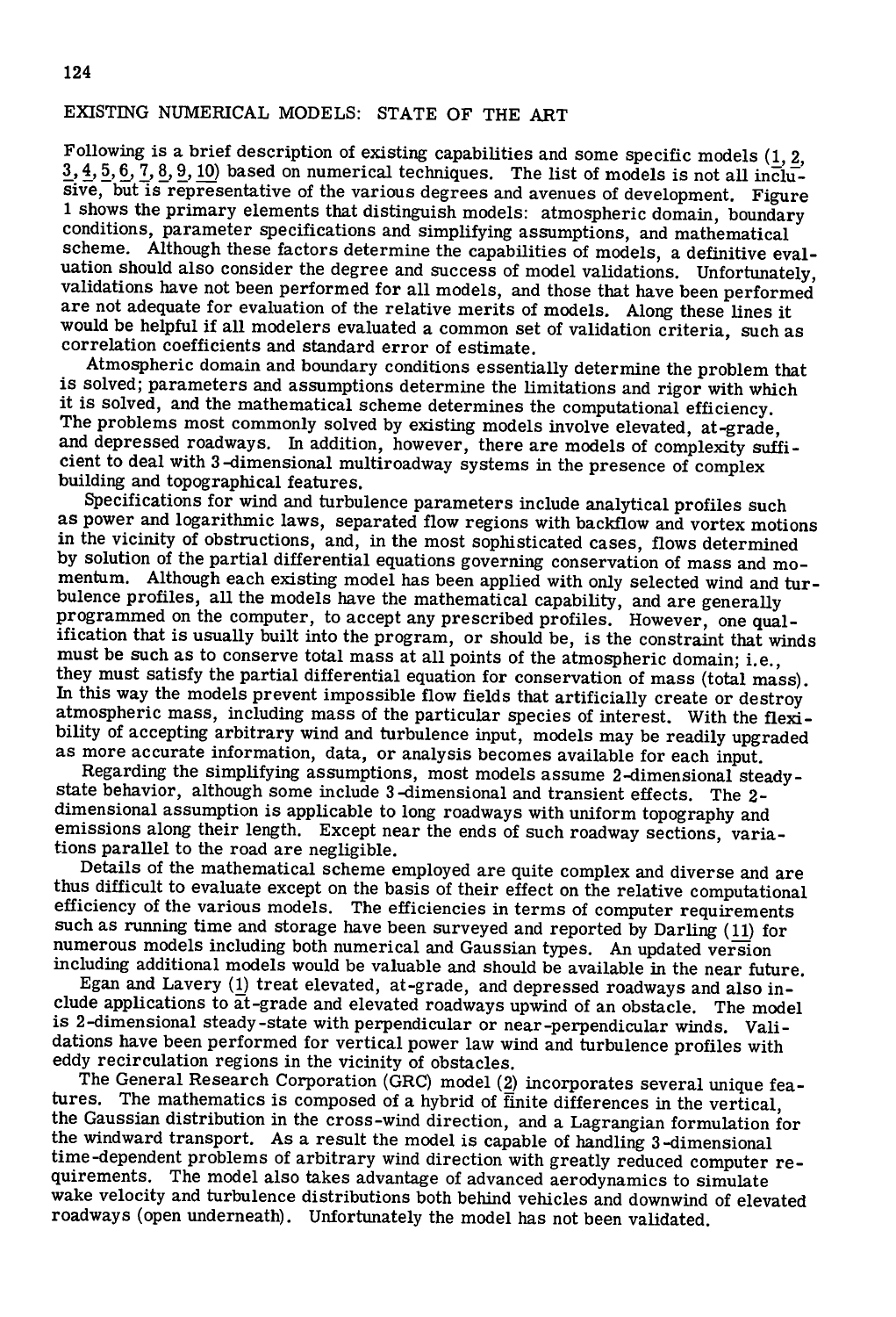Elevated roadways are of 2 basic types: those that are filled underneath and those that are open underneath. The aerodynamics of the 2 cases, and therefore the resulting concentration fields, are considerably different. Thus, a model derived and calibrated for one type should not be expected to give good results for the other. Similarly, caution should be exercised in the application of models for depressed roads, since the depressions modeled can be quite different, ranging from shallow to deep, with vertical or sloping walls and with other irregularities such as cantilevered overhands.

Kirsch and Mason (3) describe a model known as EXPLOR. It allows arbitrary wind direction and has been validated for elevated, at-grade, and depressed roadways. Effects of irregular terrain are accounted for by constructing a wind field that satisfies the equation for conservation of total mass. A related model is called NEXUS (4). This is essentially a 3-dimensional version of EXPLOR. Recently EXPLOR and NEXUS have been upgraded, primarily by incorporation of a subprogram called W-FIT, which determines an improved wind distribution by solving the governing partial differential equations for conservation of momentum of an inviscid fluid. In addition, the models have been expanded to allow more than 1 roadway, currently as many as 8, with arbitrary vertical and horizontal spacing. The new NEXUS is particularly suited for treatment of 3-dimensional stacked roadway configurations as found in typical inter changes. The upgraded versions of NEXUS and EXPLOR are called MROAD 2 and MROAD 3 respectively. Draft copies of user manuals for the new programs have been provided, under contract, to the Oregon Department of Transportation (5).

Eschenroeder (6) describes an adaptation of a larger scale 2-dimensional photochemical model to microscale at-grade roadway applications. For such applications, however, that model has apparently been supplanted by the more powerful GRC model (2). Ragland and Pierce (7) consider only at-grade roadways but incorporate highly realistic wind and turbulence profiles while also considering 3-dimensional effects. One of the most advanced models is described by Hotchkiss and Harlow (8). This model treats systems of streets and cross streets with complex 3-dimensional obstacles. The flow field is determined by solution of the 3-dimensional conservation of momentum equations including viscous effects (Navier -Stokes equations) as described by Hirt and Cook (12). Validations show good agreement with field data. Danard (9) treats at-grade and depressed roadways by assuming 2-dimensional behavior. A limitation of the application described is the assumption of calm winds within the depression. Kondo (10) deals with only depressed or street canyon roadways and considers specifically a vortex wind field between the buildings.

Perhaps a few words should be said about the assumption of vortex flow in a depression. Such flows have been observed in the field by a number of investigators  $(13, 14)$ . Further the expected consequence of such motion is to cause higher pollution levels on the upwind side of the depression, and this too has been observed. At one time there was a reluctance by some to accept the notion of such a flow pattern. Today, however, the opposite seems to be true; the acceptance or assumption of such flow patterns is excessive. They do not always exist, even for wind perpendicular to the street. Although fluid dynamics theory has long been aware of such vortices in similar flows, e.g., flow past fins in annuli (15, p. 197), their formation is understood to be dependent on both Reynolds number and aspect ratio, i.e., the depression height to width ratio. Accordingly, it is expected that at least for very deep depressions vortices are not always formed, especially near the bottom of the depression. In addition, mobile laboratory measurements by the New York City Department of Air Resources in deep city street canyons have indicated a preference for channeled flow instead, i.e., flow parallel to the canyon. More definitive evidence of this effect has been observed in a monitoring program recently conducted for New York City by Environmental Systems Laboratory, Inc., and will be reported on in the future.

## FUTURE MODELING NEEDS: ADVANCEMENT OF THE ART

In trying to construct a list of areas that are in most urgent need of further work and that will also bear the greatest fruit, I found that all items relate in one way or another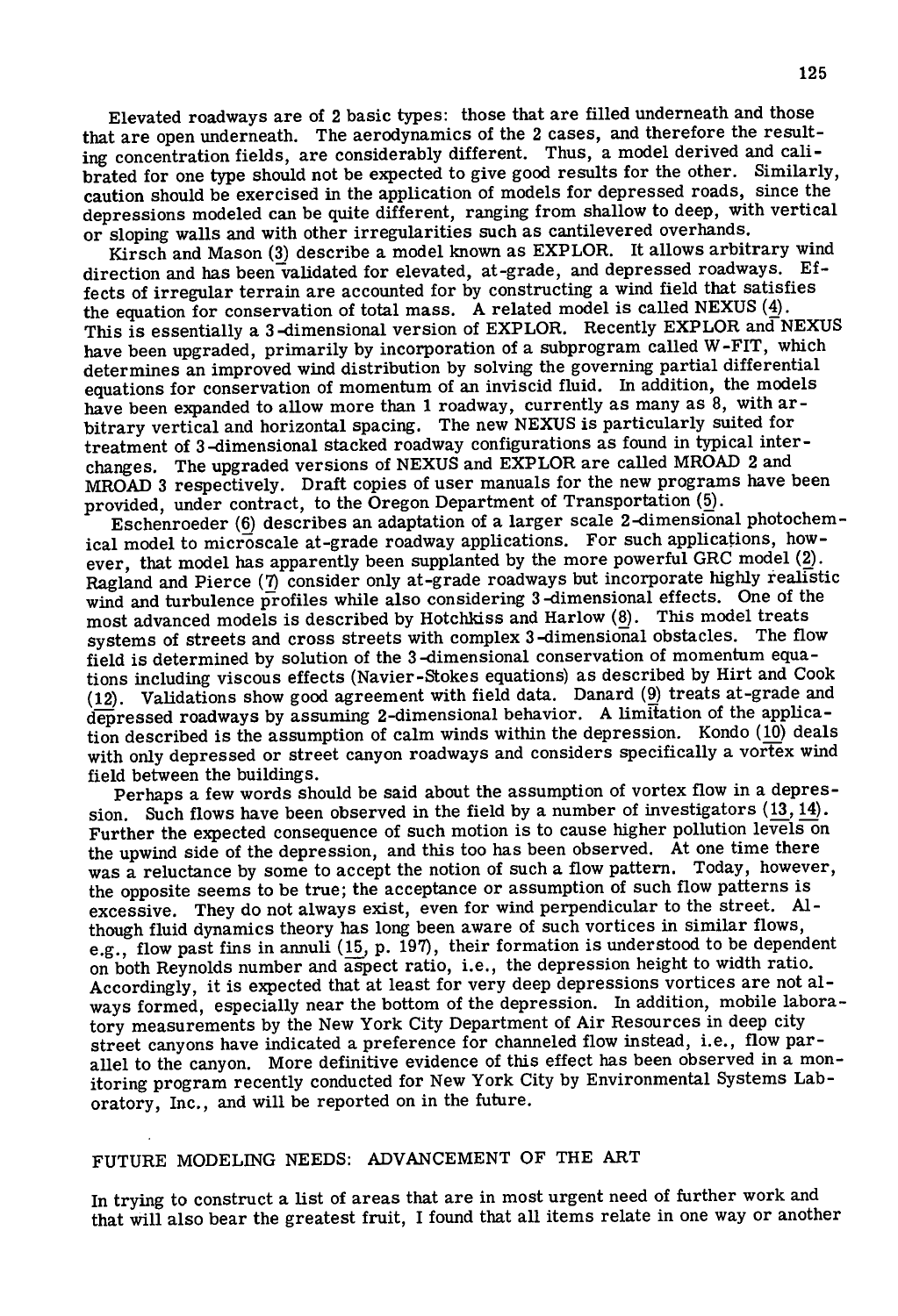to one primary overriding need, namely the improvement of input parameter specifications, i.e., wind and turbulence. The mathematics and computer capabilities are already sufficiently powerful to handle most problems of interest. In complex 3 dimensional cases with highly irregular terrain and man-made obstacles, computer demands may still be impractical for many engineering analyses. However, the development of improved math schemes and computer programs to reduce computer requirements is an area of active research and steady progress.

The great power of numerical models is their ability to account for the complexities of wind and turbulence distributions in the real world; unfortunately, this is also the major source of difficulty, for it requires determination of those distributions. Especially difficult is the determination of the turbulent diffusion coefficients. This has been, and still is, the central problem of turbulence theory. The use of improperly specified wind and turbulence can cause gross errors and is an injustice to the modeling technique. Although it is agreed that wind and turbulence distributions are not easily determined, it is also believed that they are not so mysterious as often alleged and that difficulties are in large part due to a failure to take advantage of existing knowledge. The sciences of fluid dynamics and micrometeorology are not new and have developed a large body of data and methods of analysis for flow around obstacles and over irregular boundaries. This information is readily available in fluid dynamics and micrometeorology texts. Also available in the literature are considerations specifically pertaining to atmospheric flows around obstacles (16, 17, 18). (Scales involved in roadway microscale modeling are at the lower end of, and in some cases smaller than, the scales of classical micrometeorology.) Existing knowledge can be of critical value in numerical modeling, and therefore its exploitation should be a first priority objective. This will be helpful not only in the specification of wind and turbulence but also in the design of more meaningful and effective field measurement programs. This leads to the second need: more field data.

Measurement programs in the past tended to emphasize output, i.e., air quality, while input parameters other than traffic were in general inadequately measured, at least from the point of view of numerical models. Therefore, future measurement programs intended for the development and validation of numerical models should give greater consideration to the wind and turbulence input and should do so in a rational, organized, and optimized way based on the existing knowledge. Such an approach should influence not only the measurement of wind and turbulence but also the placement of pollutant monitors. For purposes of data acquisition as well as improved understanding of the governing phenomena, small-scale physical experiments, as in wind tunnels, should also be more actively pursued. Examples of wind tunnel investigations for atmospheric problems have been published  $(19, 20, 21, 22)$ . In fact, Hoydysh and Sabetta (22) deal directly with use of wind tunnel results to calibrate numerical models. Although wind tunnel data have been challenged with regard to quantitative validity on the microscale, they can at least reveal qualitative effects and contribute to experiment design for full-scale measurement programs.

Finally, there is an urgent need, and to date a general failure, to be careful. Once models have been developed for particular situations, their limitations should be realized and respected. Subtle changes in terrain or meteorology can have drastic impact on air quality whereas other seemingly major differences in these input factors might have only minor effects on the air. A roadway near an obstacle may cause high pollution near the obstacle while another road only 1 or 2 road-widths farther from the obstacle might have practically no impact at the obstacle. In the first case, the road is contained within a recirculating vortex region formed by the obstacle; in the second case, the road is outside the region. As discussed above, elevated roads with fill are significantly different from those without. Similarly, a depressed road with vertical walls may cause a large eddy to be formed whereas in another depressed roadway, because it is deeper or shallower or has sloped walls, the eddy is not formed. Application of a model developed for vortex flow would give good results in the first case and poor results in the second, not to mention a bad name for numerical models.

Unfortunately many users select a model simply on the basis of general category; e.g., if the user has an elevated roadway, then any model developed for an elevated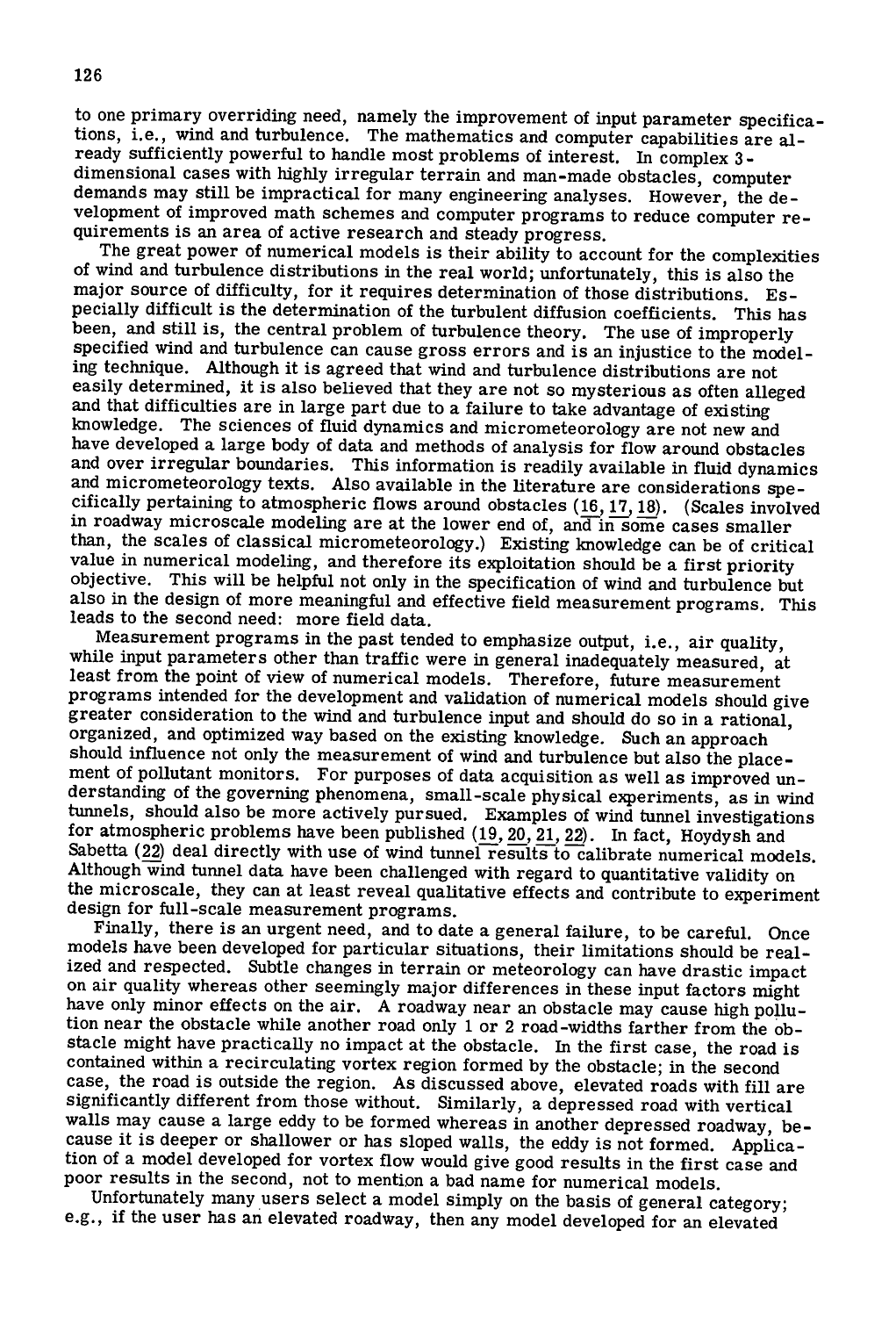roadway is assumed applicable. Fault is not only with the user alone but also with the model developer who does not adequately determine and define applicability of the model. To correct this situation as well as to launch a more organized attack on microscale problems, we should investigate and carefully specify the applicability of particular models in terms of quantified ranges of characteristic parameters. These might include geometric parameters such as aspect ratios, roughness heights, and basic shapes and flow parameters such as wind vectors, Reynolds numbers, and Froude numbers. They should cover both the microscale of interest and the larger background scale.

Advancement of the art of numerical modeling is most urgently in need of, and can most effectively be achieved by, improved specification of wind and turbulence fields. To this end it is recommended that the sciences of fluid and atmospheric flows be more thoroughly exploited, that additional data be acquired including field measurements as well as small-scale physical experiments, and that the applicability of models be determined and defined on a more comprehensive and organized basis, with users carefully selecting models accordingly.

## NUMERICAL VERSUS GAUSSIAN MODELS

The vast majority of existing microscale models are either Gaussian or numerical (finite difference). Gaussian models are considerably more expedient and less demanding of the computer, but numerical models are more powerful, more realistic, and, therefore, if properly developed and applied, more accurate.

These advantages of numerical models are claimed on the basis that Gaussian equations and numerical models are both solutions of governing partial differential equations (GPDE) for conservation of species, but that the GPDE solved by the Gaussian equation is much less realistic than the GPDE solved numerically. In particular, the Gaussian equation is a solution to the conservation of species GPDE in which the wind and turbulence profiles are both assumed to be uniform in space or more generally where they have the same profiles. Unfortunately, this is unrealistic in the atmosphere except at higher elevations beyond the disturbing influence of obstacles and the boundary layer effects of the ground. On the other hand, numerical techniques, as already discussed, are capable of handling arbitrary wind and turbulence of almost unlimited complexity. Of course, as also pointed out above, use of improper wind and turbulence in numerical models can cause results that are wrong, in fact, possibly much worse than Gaussian results. Thus, it seems fair to say that numerical models at least have the potential to produce more accurate results and handle more complex situations than Gaussian models.

As an aside, all models based on physics, as opposed to those based on statistical, empirical, or other grounds, must conserve mass of the species, that is, in the broader sense including sources, sinks, and chemistry. Thus the label "conservation of mass" applies equally to Gaussian models and to numerical models that solve the GPDE for conservation of species. Unfortunately, this label has been adopted for particular types of models only, such as the numerical, with an implied and frequently assumed exclusion of all other models. This is misleading and unfair to other modelers that are also conserving mass. Therefore, it might be wise to completely avoid the term conservation of mass.

The Gaussian model is generally simpler, more expedient, and less burdensome to the computer. The Gaussian equation is a simple functional relation between receptor and source. Total concentration at a single receptor can therefore be evaluated directly by addition of results from separate Gaussian equations, one for each source. Also the effects of variations in meteorology or sources or both are readily evaluated on either a single or a multiple receptor basis. On the other hand, numerical models require mathematical schemes involving complex algorithms, iterations, matrix inversions, and other procedures that are much more difficult to implement than the simple Gaussian relation. Such procedures can also incur problems with convergence and mathematical instability that can be quite difficult to overcome. Further, the mathematical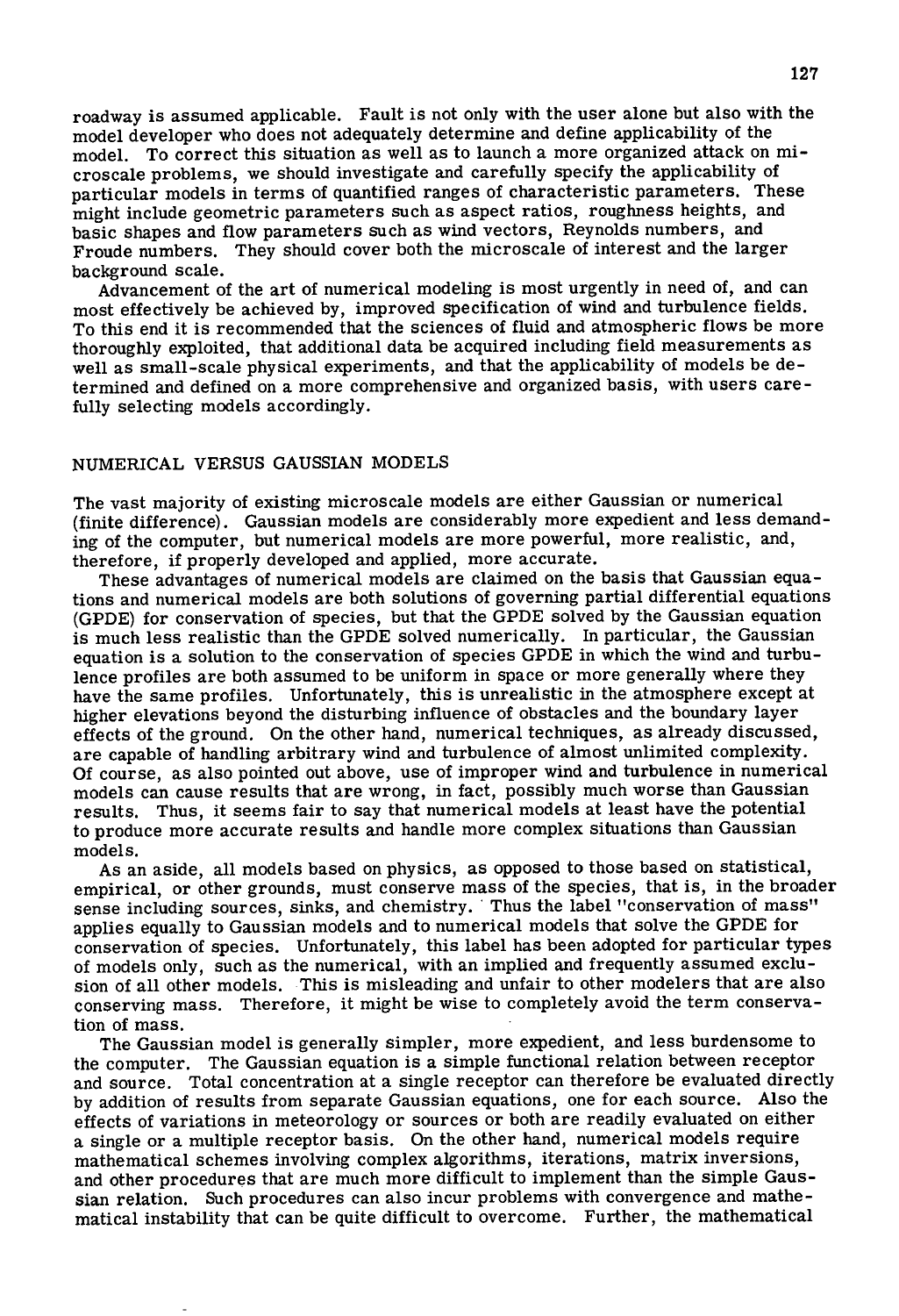schemes involve an interdependence of receptor points that precludes computation at a single receptor and requires in each case the computation of numerical results for an entire array of grid point receptors.

Considering the advantages and disadvantages of both Gaussian and numerical models, I believe that both should play, as they have in the past, an important role in microscale air quality modeling. However, in light of some of the weaknesses, it might be worthwhile to spend somewhat more of our efforts on other types of models. Existing. techniques and models incorporate some of the advantages of both Gaussian and numerical models without all of the disadvantages. For example, by approximate techniques such as iterative, asymptotic, and weighted residual methods, it is possible to develop functional relations (algebraic -transcendental equations) that are approximate solutions (i.e., close to exact solutions) to complex GPDEs. Such solutions obtained for GPDEs, which are more realistic and general than the GPDE for which the Gaussian is a solution, would provide models having both the convenience of Gaussian models, i.e., the functional form, and some of the greater realism of the numerical models. Further, exact solutions are already available for more realistic GPDEs. For example, Cresswell and Sutton (23, 24) derive exact solution for the GPDE for an at-grade road and arbitrary vertical power law profiles of wind and turbulent diffusivity. The profiles not only are more representative of atmospheric boundary layers but also lead to the Gaussian solution as a special case. To illustrate, the solution is

$$
x = cQ\sigma^{-\frac{n+1}{n}} \exp\left(-\frac{\eta^{\nu}}{\nu}\right)
$$

where the wind and turbulent diffusivity are assumed to be

$$
u = \beta z^{1/n} \qquad K = \partial z^{1/m}
$$

respectively, with n and m being arbitrary constants. In the solution, c is a constant,  $\sigma$  is a function of downwind distance, both given as part of the solution, and

$$
\eta = \frac{z}{\sigma}
$$

 $\mathbf{z} = \mathbf{z}$  .

$$
\nu = \frac{\ln - \ln + 2\ln n}{mn}
$$

For  $\nu = 2$ , the Gaussian solution is obtained, and further this requires m = n, that is, the same profile for both wind and turbulent diffusivity. However, based on the law of conservation of momentum in boundary layers, m cannot equal n except in the special case of  $n = 2$ . Unfortunately, this value of n is not only restrictive but practically nonoccurring, especially over flat terrain. Thus, the Gaussian solution is based on either an unrealistic profile or a violation of the law of conservation of momentum. Considering a value of  $n = 7$ , which is more typical of the turbulent boundary layers over flat terrain, it follows from conservation of momentum that  $m = 7/6$  and therefore that  $v = 9/7$ , i.e., the turbulent diffusivity is nearly linear and the conservation is closer to exponential than Gaussian. The above is an example of models with more rigorous physics than Gaussian models, yet greater simplicity than numerical models. They should not be ignored.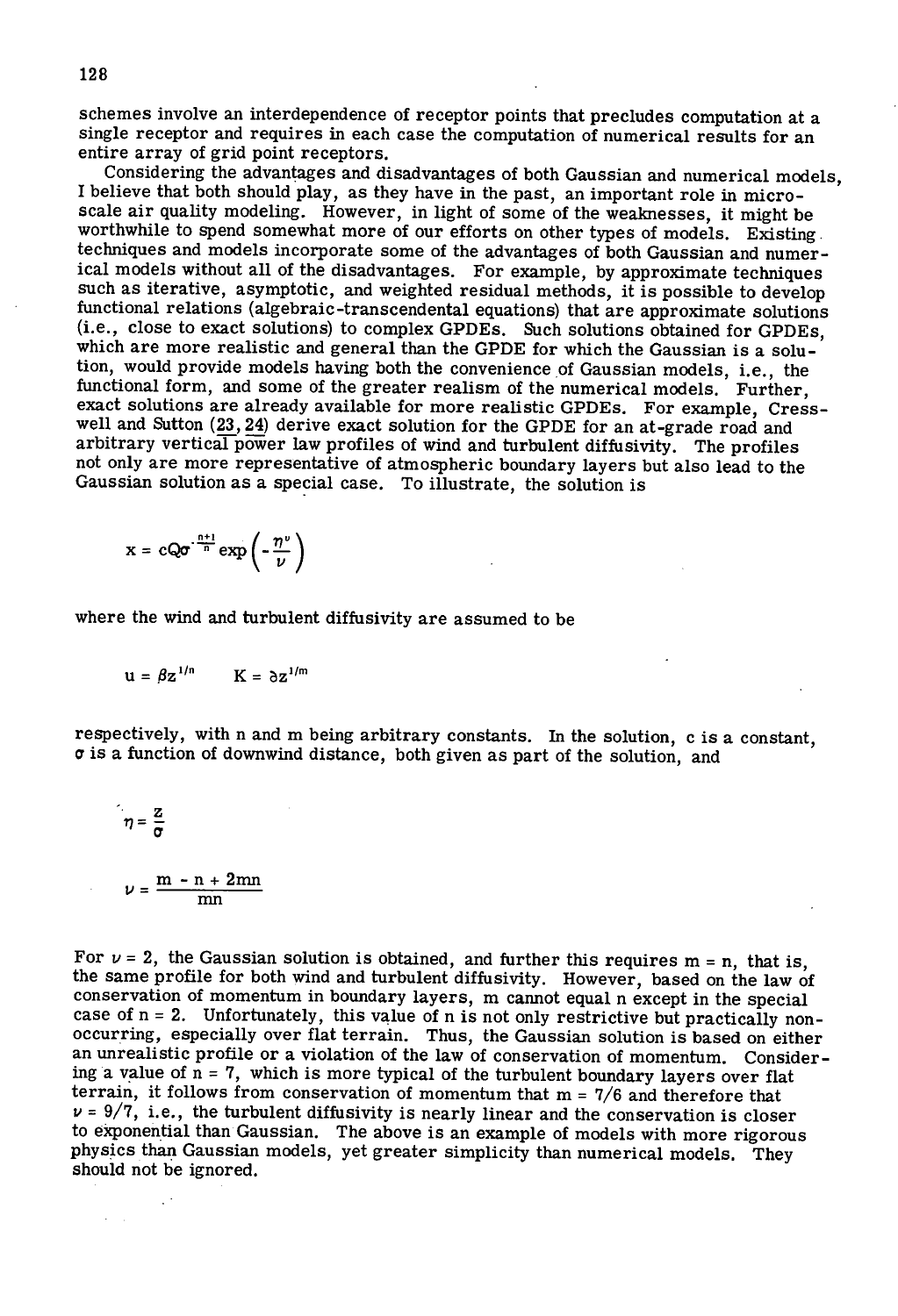#### SUMMARY

Numerical techniques provide a powerful tool for the assessment of transportationrelated air quality impacts. They are potentially capable of accounting for meteorology and topography of almost unlimited complexity. This paper presents a description of their basic nature, a discussion of existing capabilities including some particular models, suggested ways for improvement of models, and consideration of the relative merits of numerical versus Gaussian models.

#### REFERENCES

- B. A. Egan and T. F. Lavery. Highway Designs and Air Pollution Potential. 3rd AIAA Urban Technology Conference and Technical Display, Boston, Sept. 1973, Paper 73-972.
- Air Quality Model for Roadways. General Research Corp., Santa Barbara, Calif.,
- Dec. 1972.<br>J. W. Kirsch and B. F. Mason. EXPLOR: Examination of Pollution Levels of Roadways. Systems, Science and Software, Inc., Rept. SSS-R-74-2029, Jan. 1974.
- 4. R. C. Sklarew, A. J. Fabrick, and J. E. Prager. A Particle-In-Cell Method for Numerical Solution of the Atmospheric Diffusion Equation, and Applications to Air Pollution Problems. Systems, Science and Software, Inc., Final Rept. 35R-844, Vol. 1, Nov. 1971.
- B. Mason. Users Guide for W-FIT, MROAD2, MROAD3. Systems, Science and Software, Inc., Aug. 1975.
- A. Q. Eschenroeder. An Approach for Modeling the Effects of Carbon Monoxide on the Urban Freeway User. General Research Corp., Santa Barbara, Calif., Rept. IMR-1259, Jan. 1970.
- 7. K. W. Ragland and J. J. Pierce. Air Pollution Due to Highway Traffic. Institute for Environmental Studies, Univ. of Wisconsin at Madison, Working Paper 13, Sept. 1973; NTIS PB 228 691.
- R. S. Hotchkiss and F. H. Harlow. Air Pollution Transport in Street Canyons. Los Alamos Scientific Laboratory, June 1973; NTIS PB 233 252.
- M. B. Danard. Numerical Modeling of Carbon Monoxide Concentrations Near Highways. Journal of Applied Meteorology, Vol. 11, Sept. 1972.
- J. Kondo. Concentrations of Carbon Monoxide in a Street Canyon. Palo Alto Scientific Center, IBM, Technical Rept. 320-3310, Palo Alto, Calif., Jan. 1973.
- E. M. Darling, Computer Modeling of Transportation -Generated Air Pollution-11. A State -of -the -Art Survey. Transportation Systems Center, U.S. Department of Transportation, Cambridge, Mass., Rept. PB 213 013, June 1972.
- C. W. Hirt and J. L. Cook. Calculating Three-Dimensional Flows Around Structures and Over Rough Terrain. Journal of Computational Physics, Vol. 10, No. 2,
- 1972. H. W. Georgii, E. Busch, and E. Weber. Investigation of the Temporal and Spatial Distribution of the Emission Concentration of Carbon Monoxide in Frankfurt/ Main. Institute for Meteorology and Geophysics, Univ. of Frankfurt/Main, Rept. 11, 1967; NAPCA translation 0477.
- W. B. Johnson, F. L. Ludwig, W. F. Dabberdt, and R. J. Allen. An Urban Diffusion Simulation Model for Carbon Monoxide. Journal of Air Pollution Control Association, Vol. 23, No. 6, June 1973.
- J. G. Knudsen and D. L. Katz. Fluid Dynamics and Heat Transfer. McGraw-Hill Book Co., New York, 1958.
- 16. J. Halitsky. Gas Diffusion Near Buildings. In Meteorology and Atomic Energy (D. H. Slade, ed.), U.S. Atomic Energy Commission, July 1968, section 5.5.
- E. J. Plate. Aerodynamic Characteristics of Atmospheric Boundary Layers. U.S. Atomic Energy Commission, Critical Review Series, 1971.
- J. E. Cermak. Applications of Fluid Mechanics to Wind Engineering. Journal of Fluids Engineering, March 1975.